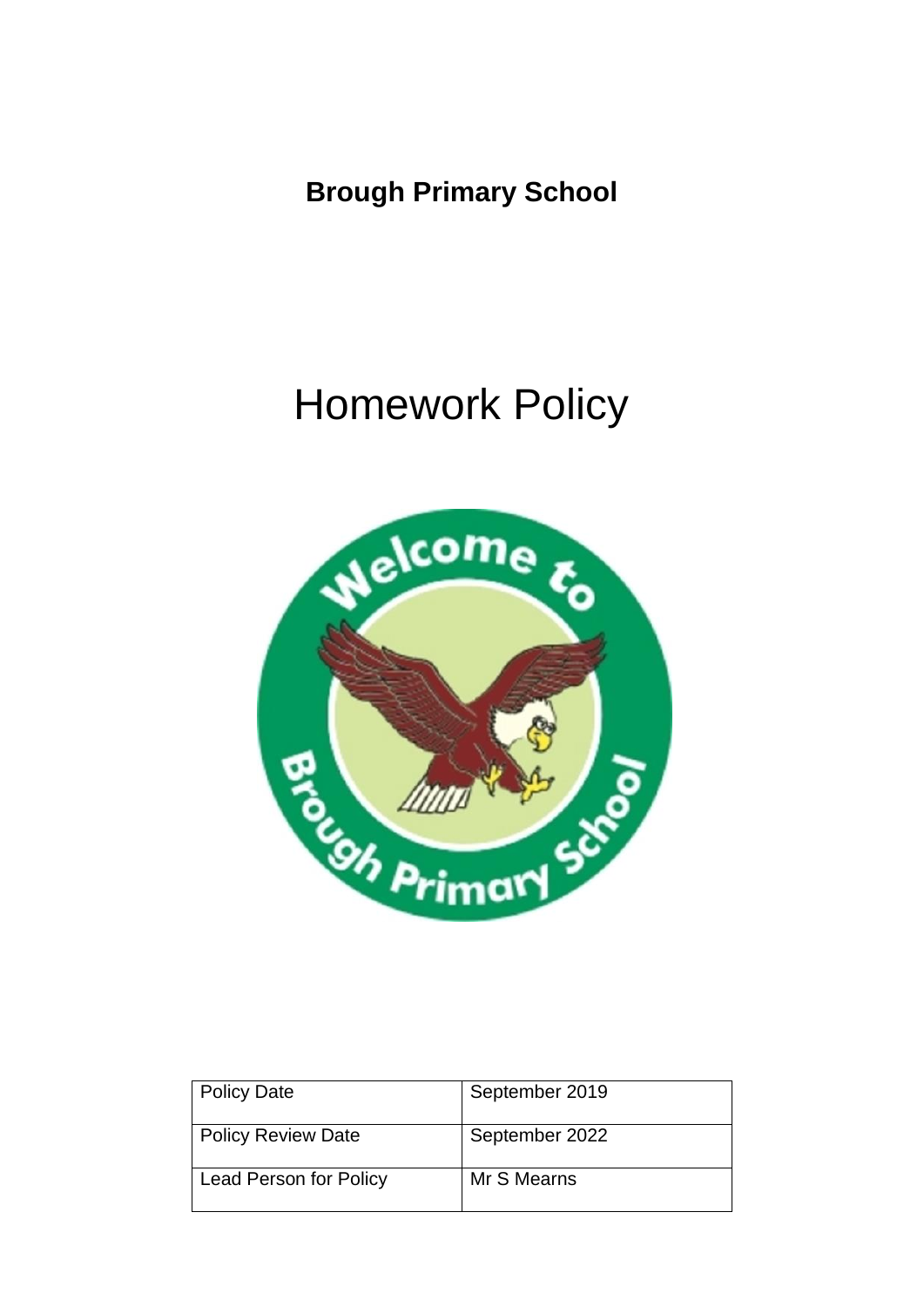### **Brough Primary School – Homework 2019/2020**

#### **What is homework?**

We define homework as any activity that pupils undertake outside of school lesson time, either on their own or with the support of family members. At Brough Primary School, we have a strong commitment to parental involvement and see a limited programme of homework as one way of developing this partnership. We do however recognise the latest research which suggests homework set by school alone, does not always fully support a child's educational development. Research suggests activities like, walking, talking, visiting attractions or places of interest, provide a wealth of experiences from which children gain a wide range of educationally valuable experiences from which to draw on as they work and play both in and out of school. By setting a limited programme of homework, we hope that time will be available in the family home to provide these rich experiences which can help shape young lives.

#### **Homework at our school**

We limit the amount of homework set to basic skills in reading, writing and maths, preferring to free up time at home to enable all parents to provide the experiences young children need as they grow through their formative years. We do occasionally set tasks linked to topic work which may involve family members in producing a model or research project linked to their topic.

We do not specify amounts of time that must be spent on the tasks we do set, preferring individual children and families to set their own routines. Individual teachers are happy to give advice. We hope the children are motivated by positive incentives such as those through Times Tables Rock Stars or the Oxford Reading Buddy; children are not punished if they fail to complete the work.

#### **Our routines and expectations**

All classes give out homework on a Friday. If it is a piece that needs handing in or is linked to learning spellings for a test in school, it is expected to be completed by the following Tuesday.

The work is nearly always on-going work on spellings (which could be children's individual phase spellings and/or the statutory spellings in Key Stage 2) or times tables in mathematics, although there are occasions when some work linked to topic may be set, such as making a model of an Anderson Shelter in our Year 5 Second World War Topic.

Where appropriate, there should be a clear explanation/reminder from the teacher of what is expected. In Key Stages 1 and 2 each child has a home reading record, and a homework book for work linked to spelling.

#### **Broadly speaking these are our current expectations:**

EYFS – regular home reading to an adult and learning key phonics words. Occasionally an additional task may be set which will be a shared task between adult and child.

Years 1 and 2 – regular home reading with an adult either using home reading books or Oxford Reading Buddy and weekly Friday homework consisting of the common exception words from the National Curriculum. In Year 2 spellings will be linked to the statutory spellings for Key Stage 1 and times tables, using Times Table Rock Stars once multiplication has been covered.